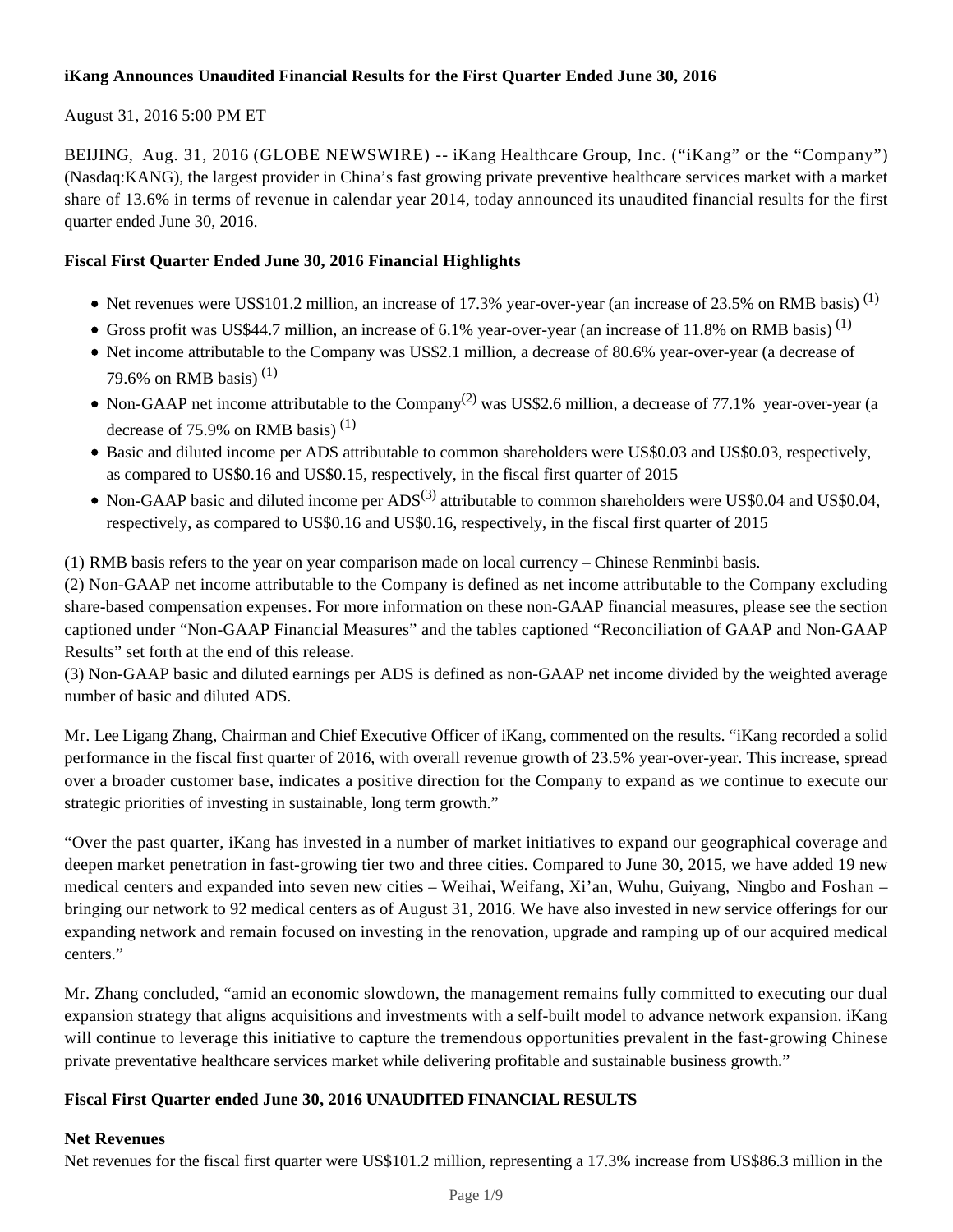same period of the last fiscal year*.* As of June 30, 2016, the number of self-owned medical centers totaled 90 compared to 73 as of June 30, 2015. In the quarter, the Company served approximately a total of 1,264,600 customer visits under both corporate and individual programs, representing an increase of 22.0% over the fiscal first quarter of 2015.

The table below sets forth a breakdown of net revenues:

|                                  | 1 <sup>st</sup> Fiscal Quarter 1 <sup>st</sup> Fiscal Quarter |               |              |               |
|----------------------------------|---------------------------------------------------------------|---------------|--------------|---------------|
| $(US\$ s million                 | <b>Ended</b>                                                  | <b>Ended</b>  | YoY % Change |               |
|                                  | June 30, 2016                                                 | June 30, 2015 |              |               |
| <b>Medical Examinations 85.0</b> |                                                               | 72.0          | 18.0         | $\%$          |
| <b>Disease Screening</b>         | 7.3                                                           | 5.5           | 32.4         | $\%$          |
| <b>Dental Services</b>           | 1.3                                                           | 1.5           | $-17.7$      | %             |
| <b>Other Services</b>            | 7.6                                                           | 7.3           | 6.3          | $\%$          |
| <b>Total</b>                     | 101.2                                                         | 86.3          | 17.3         | $\frac{0}{0}$ |

*Medical Examinations*: Net revenues for the quarter were US\$85.0 million, representing an 18.0% increase from US\$72.0 million in the same period of the last fiscal year, which was in line with the increase in the number of visits.

*Disease Screening*: Net revenues for the quarter were US\$7.3 million, representing a 32.4% increase from US\$5.5 million in the same period of the last fiscal year. Disease screening services refer to the additional services requested by individuals under the basic corporate medical examination programs as a result of individual needs.

*Dental Services*: Net revenues for the quarter were US\$1.3 million, representing a 17.7% decrease from US\$1.5 million in the same period of the last fiscal year.

*Other Services*: Net revenues for the quarter were US\$7.6 million, representing a 6.3% increase from US\$7.3 million in the same period of the last fiscal year.

#### **Cost of Revenues**

Cost of revenues for the quarter was US\$56.5 million, representing a 28.0% increase from US\$44.2 million in the same period of the last fiscal year.

#### **Gross Profit and Gross Margin**

Gross profit for the quarter was US\$44.7 million, representing a 6.1% increase from US\$42.1 million in the same period of the last fiscal year. Gross margin for the quarter was 44.2%, as compared to 48.8% in the first quarter of fiscal 2015. Gross margin was diluted mainly due to the addition of newly acquired medical centers which have lower gross margins, as they were still in their ramping up period.

#### **Operating Expenses**

Total operating expenses for the quarter were US\$37.9 million, representing a 36.7% increase from US\$27.7 million in the same period of the last fiscal year.

#### Selling and marketing expenses

Selling and marketing expenses for the quarter were US\$18.3 million, accounting for 18.1% of total net revenues as compared to 16.3% in the same period of the last fiscal year. The increase was mainly in personnel cost as a result of the sales and marketing team expansion in both existing and new geographic areas.

#### General and administrative expenses

General and administrative expenses for the quarter were US\$18.7 million, accounting for 18.5% of total net revenues as compared to 15.0% in the same period of the last fiscal year. The increase was mainly in payroll and rental costs which were associated with our expansion into new geographic areas. The professional service expenses relating to the "going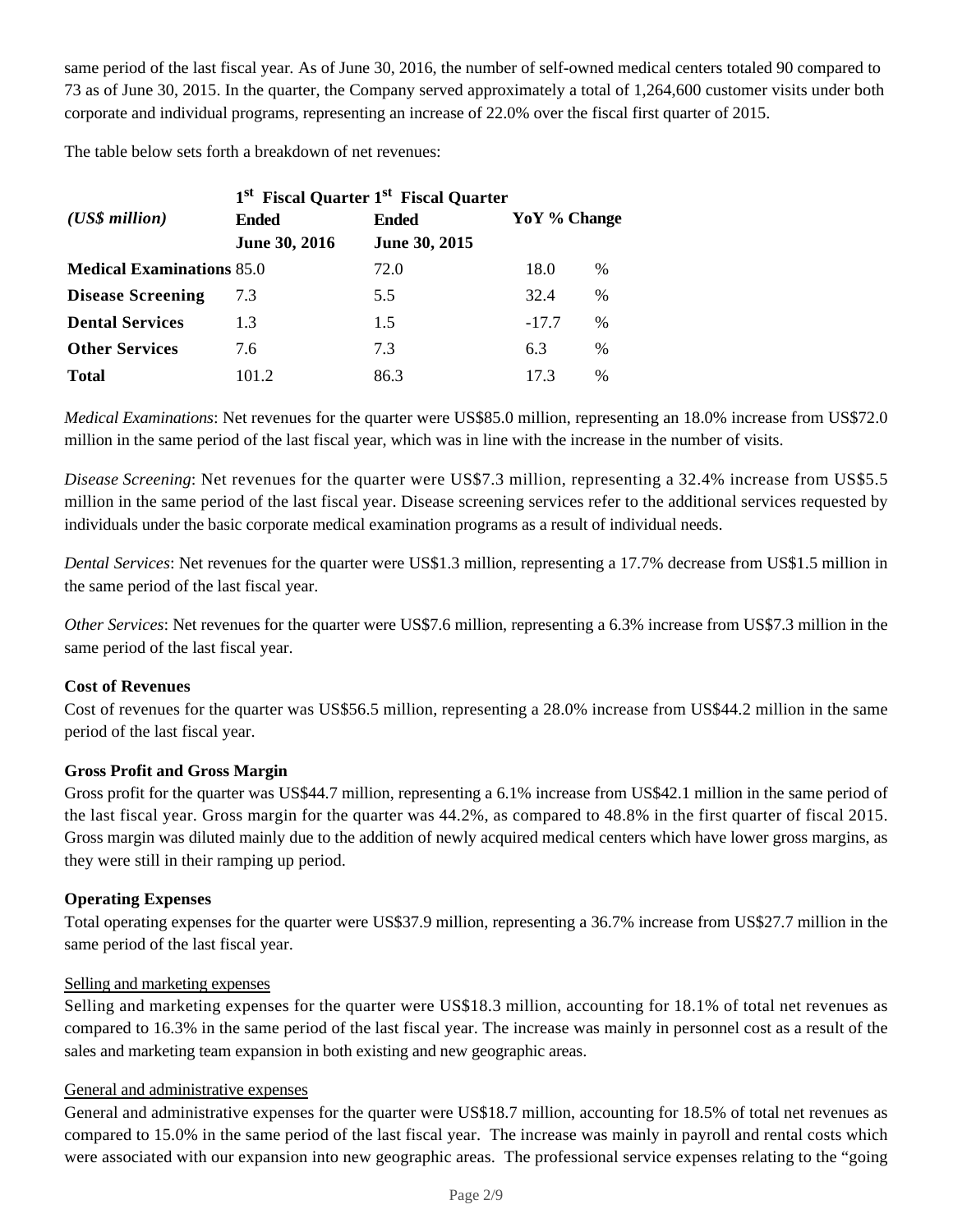private" process also contributed the increases.

#### Research and development expenses

Research and development expenses for the quarter were US\$884,000, accounting for 0.9% of total net revenues as compared to 0.8% in the same period of the last fiscal year, which reflected our increasing investment in information technology infrastructure and mobile health app.

#### **Income from Operations**

Income from operations for the quarter was US\$6.8 million, representing a 52.6% decrease from US\$14.4 million in the same period of the last fiscal year. Excluding share-based compensation expenses of US\$484,000 for this quarter and US\$492,000 for the same quarter last year, non-GAAP income from operations for the quarter was US\$7.3 million as compared to US\$14.9 million, which reflected a decline of 50.9% as a result of diluted gross margin and an increase in operating expenses.

#### **Net Income**

Net income attributable to the Company for the quarter was US\$2.1 million, representing a decrease of 80.6% from US\$10.7 million for the same period in the last fiscal year.

Non-GAAP net income for the quarter was US\$2.6 million, representing a decrease of 77.1% from US\$11.2 million for the same period in fiscal 2015.

#### **Basic and Diluted Earnings per ADS**

Basic and diluted income per ADS attributable to common shareholders were US\$0.03 and US\$0.03, respectively, compared to basic and diluted income per ADS attributable to common shareholders of US\$0.16 and US\$0.15, respectively, in the same quarter of fiscal 2015.

Non-GAAP basic and diluted income per ADS attributable to common shareholders were US\$0.04 and US\$0.04, respectively, compared to basic and diluted income per ADS attributable to common shareholders of US\$0.16 and US\$0.16, respectively, in the same quarter of fiscal 2015.

#### **STATEMENT REGARDING UNAUDITED FINANCIAL INFORMATION**

The unaudited financial information set forth above is subject to adjustments that may be identified when audit work is performed on the Company's year-end financial statements, which could result in significant differences from this unaudited financial information.

#### **NON-GAAP FINANCIAL MEASURES**

To supplement our consolidated financial statements which are presented in accordance with U.S. GAAP, we also use non-GAAP operating income, non-GAAP net income and non-GAAP EBITDA as additional non-GAAP financial measures. We present these non-GAAP financial measures because they are used by our management to evaluate our operating performance. We also believe that these non-GAAP financial measures provide useful information to investors and others in understanding and evaluating our consolidated results of operations in the same manner as our management and in comparing financial results across accounting periods and to those of our peer companies.

Reconciliation of non-GAAP operating income, non-GAAP net income and non-GAAP EBITDA to the most directly comparable financial measures calculated and presented in accordance with U.S. GAAP is set forth at the end of this release.

#### **About iKang Healthcare Group, Inc.**

iKang Healthcare Group, Inc. is the largest provider in China's fast growing private preventive healthcare services market, accounting for approximately 13.6% of market share in terms of revenue in calendar year 2014.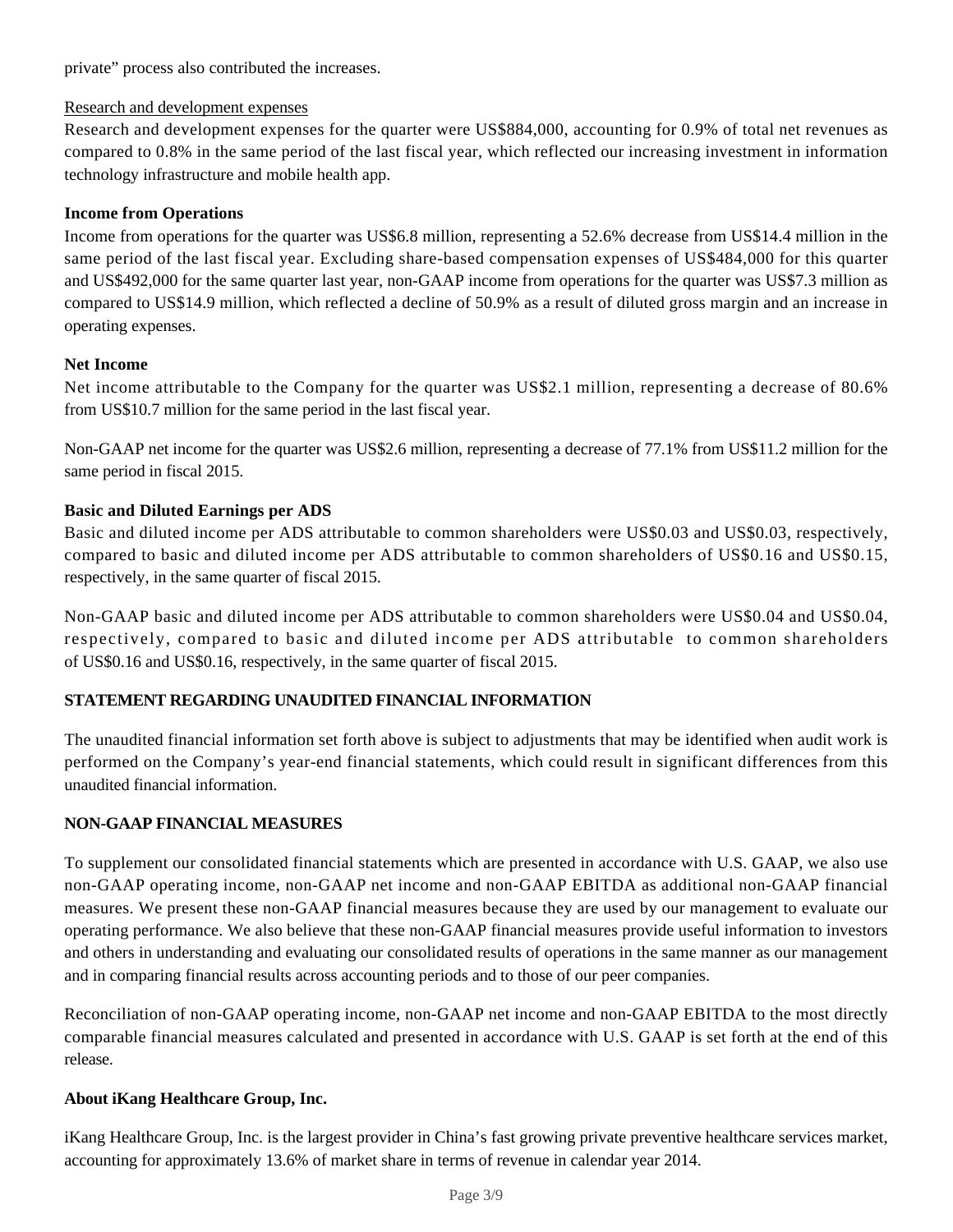Through iKang's integrated service platform and established nationwide network of medical centers and third-party service provider facilities, the Company provides comprehensive and high quality preventive healthcare solutions, including a wide range of medical examinations services and value-added services including disease screening and other services. iKang's customers are primarily corporate customers who contract with the Company to provide medical examination services to their employees and clients, and pay for these services at pre-negotiated prices. iKang also directly markets its services to individual customers. In the fiscal year ended March 31, 2016, the Company served a total of 4.6 million customer visits under both corporate and individual programs.

As of August 31, 2016, iKang's nationwide network consisted of  $92^{(1)}$  self-owned medical centers covering 27 of the most affluent cities in China, namely Beijing, Shanghai, Guangzhou, Shenzhen, Chongqing, Tianjin, Nanjing, Suzhou, Hangzhou, Chengdu, Fuzhou, Changchun, Jiangyin, Changzhou, Wuhan, Changsha, Yantai, Yinchuan, Weihai, Weifang, Shenyang, Xi'an, Wuhu, Guiyang, Ningbo and Foshan as well as Hong Kong. The Company has also supplemented its self-owned medical center network by contracting with approximately 400 third-party service provider facilities in over 150 cities, which include select independent medical examination centers and hospitals across all of China's provinces, creating a nationwide network that allows iKang to serve its customers in markets where it does not have self-owned medical centers.

(1) Among the 92 self-owned medical centers, two medical centers are currently operated primarily by the minority shareholders of these medical centers or their parent company.

#### **Forward-looking Statements**

This press release contains forward-looking statements. These statements, including management quotes and business outlook, are made under the "safe harbor" provisions of the U.S. Private Securities Litigation Reform Act of 1995. These forward-looking statements can be identified by terminology such as "will," "estimate," "project," "predict," "believe," "expect," "anticipate," "intend," "potential," "plan," "goal" and similar statements. iKang may also make written or oral forward-looking statements in its periodic reports to the U.S. Securities and Exchange Commission, in its annual report to shareholders, in press releases and other written materials and in oral statements made by its officers, directors or employees to third parties. Such statements involve certain risks and uncertainties that could cause actual results to differ materially from those expressed or implied in the forward-looking statements. These forward-looking statements include, but are not limited to, statements about: the Company's goals and strategies; its future business development, financial condition and results of operations; its ability to retain and grow its customer base and network of medical centers; the growth of, and trends in, the markets for its services in China; the demand for and market acceptance of its brand and services; competition in its industry in China; relevant government policies and regulations relating to the corporate structure, business and industry; fluctuations in general economic and business conditions in China. Further information regarding these and other risks is included in iKang's filing with the Securities and Exchange Commission. iKang undertakes no duty to update any forward-looking statement as a result of new information, future events or otherwise, except as required under applicable law.

### **IKANG HEALTHCARE GROUP, INC.**

## **CONDENSED CONSOLIDATED BALANCE SHEETS**

**(In thousands of US dollars, except share data and per share data) (Unaudited)**

> As of As of March 31, June 30, 2016 2016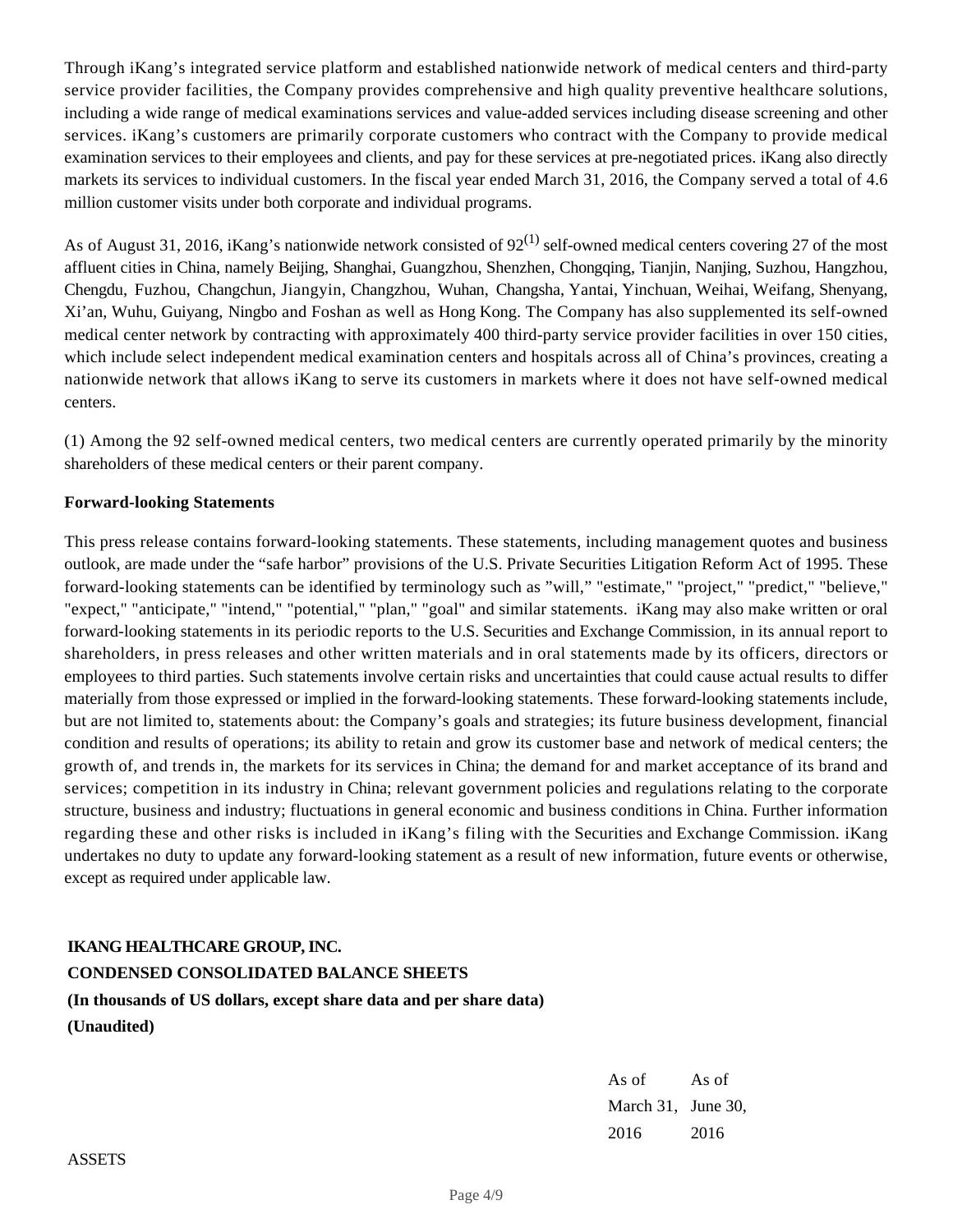| Current assets:                                                               |           |           |
|-------------------------------------------------------------------------------|-----------|-----------|
| Cash and cash equivalents                                                     | \$108,111 | \$62,067  |
| Restricted cash                                                               | 31,836    | 27,847    |
| Term deposits                                                                 | 12,202    |           |
| Accounts receivable, net of allowance for doubtful accounts of \$14,329       | 74,163    | 97,682    |
| and \$14,874 as of March 31, 2016 and June 30, 2016, respectively             |           |           |
| Inventories                                                                   | 4,015     | 4,236     |
| Deferred tax assets-current                                                   | 8,064     | 8,218     |
| Amount due from a related party                                               | 4,653     | 5,488     |
| Prepaid expenses and other current assets                                     | 62,659    | 65,132    |
| Total current assets                                                          | \$305,703 | \$270,670 |
| Property and equipment, net                                                   | \$130,170 | \$134,439 |
| Acquired intangible assets, net                                               | 37,179    | 33,886    |
| Goodwill                                                                      | 108,839   | 110,656   |
| Long-term investments                                                         | 200,108   | 194,565   |
| Deferred tax assets-non-current                                               | 8,077     | 9,054     |
| Rental deposit and other non-current assets                                   | 13,565    | 14,669    |
| <b>TOTAL ASSETS</b>                                                           | \$803,641 | \$767,939 |
| LIABILITIES, MEZZANINE EQUITY AND EQUITY (DEFICIT)                            |           |           |
| Current liabilities:                                                          |           |           |
| Accounts payable (including accounts payable of the consolidated VIEs         |           |           |
| without recourse to iKang Healthcare Group, Inc. of \$22,685                  |           |           |
| and \$24,873 as of March 31, 2016 and June 30, 2016, respectively)            | \$28,135  | \$30,467  |
| Accrued expenses and other current liabilities (including accrued expenses    |           |           |
| and other current liabilities of the consolidated VIEs without recourse       |           |           |
| to iKang Healthcare Group, Inc. of \$41,319 and \$38,897 as of March 31, 2016 |           |           |
| and June 30, 2016, respectively)                                              | 47,404    | 47,797    |
| Income tax payable (including income tax payable of the consolidated VIEs     |           |           |
| without recourse to iKang Healthcare Group, Inc. of \$7,386 and               |           |           |
| \$5,655 as of March 31, 2016 and June 30, 2016, respectively)                 | 8,216     | 6,932     |
| Deferred revenues (including deferred revenues of the consolidated VIEs       |           |           |
| without recourse to iKang Healthcare Group, Inc. of \$52,210 and              |           |           |
| \$53,169 as of March 31, 2016 and June 30, 2016, respectively)                | 61,881    | 63,765    |
| Short term borrowings (including short term borrowings of the consolidated    |           |           |
| VIEs without recourse to iKang Healthcare Group, Inc. of \$53,364             |           |           |
| and \$30,769 as of March 31, 2016 and June 30, 2016, respectively)            | 53,364    | 30,769    |
|                                                                               |           |           |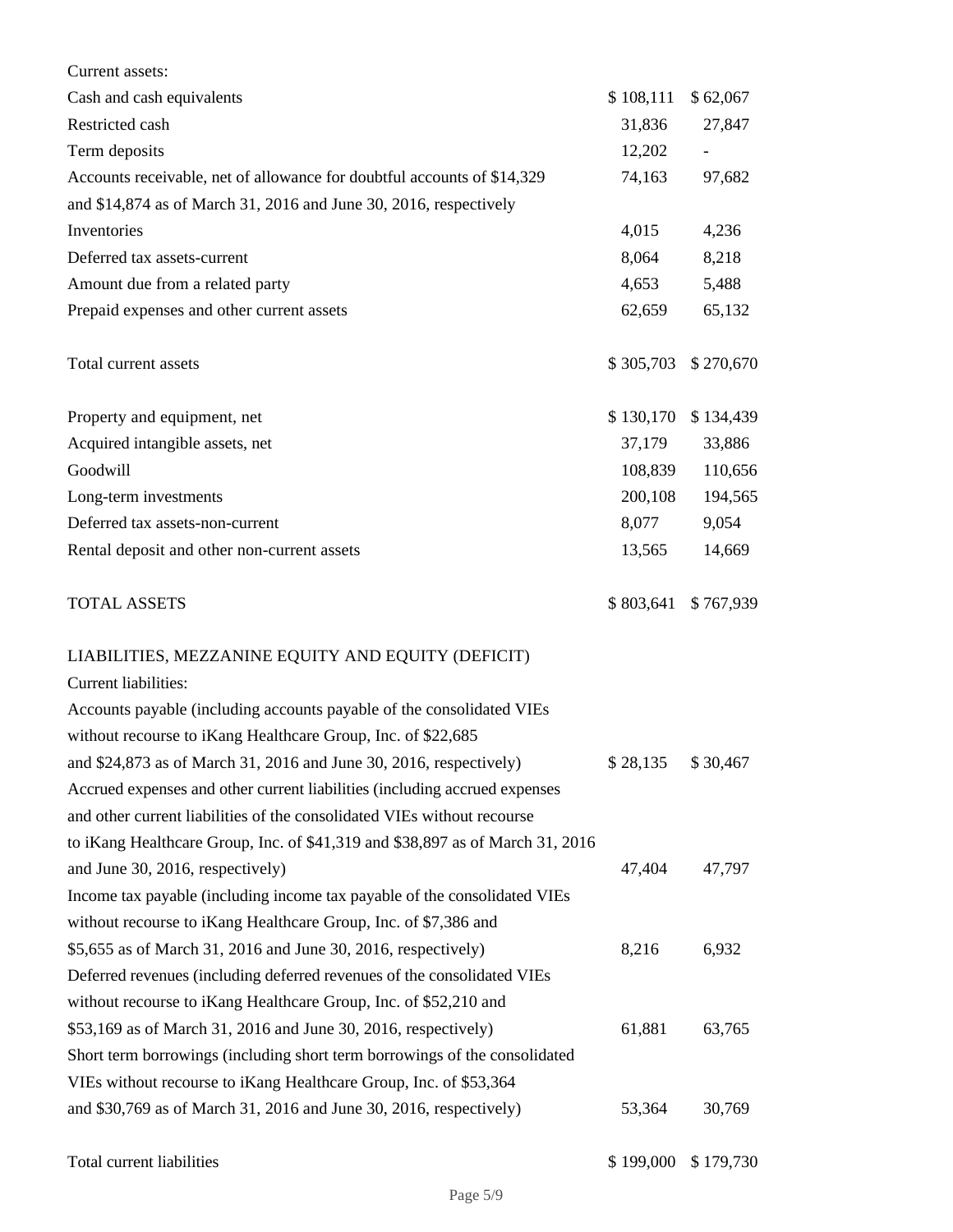## **IKANG HEALTHCARE GROUP, INC. CONDENSED CONSOLIDATED BALANCE SHEETS - continued (In thousands of US dollars, except share data and per share data) (Unaudited)**

|                                                                                  | As of               | As of     |
|----------------------------------------------------------------------------------|---------------------|-----------|
|                                                                                  | March 31, June 30,  |           |
|                                                                                  | 2016                | 2016      |
| Long-term borrowings (including long term borrowings of the consolidated         |                     |           |
| VIEs and VIEs' subsidiaries without recourse to iKang Healthcare Group, Inc.     |                     |           |
| of \$229,467 and \$226,170 as of March 31, 2016 and June 30, 2016, respectively) | 229,467             | 226,170   |
| Deferred tax liabilities-non-current (including deferred tax liabilities         |                     |           |
| non-current of the consolidated VIEs without recourse to iKang                   |                     |           |
| Healthcare Group, Inc. of \$9,422 and \$8,806 as of March 31, 2016 and           |                     |           |
| June 30, 2015, respectively)                                                     | 9,772               | 9,091     |
| <b>TOTAL LIABILITIES</b>                                                         | \$438,239 \$414,991 |           |
| Equity:                                                                          |                     |           |
| Total iKang Healthcare Group, Inc. shareholders' equity                          | 342,826             | 330,666   |
| Non-controlling interests                                                        | 22,576              | 22,282    |
| <b>TOTAL EQUITY</b>                                                              | 365,402             | 352,948   |
| TOTAL LIABILITIES AND EQUITY                                                     | \$803,641           | \$767,939 |

**IKANG HEALTHCARE GROUP, INC. CONDENSED CONSOLIDATED STATEMENTS OF OPERATIONS (In thousands of US dollars, except share data and per share data) (Unaudited)**

> Three-month periods ended June 30, 2015 2016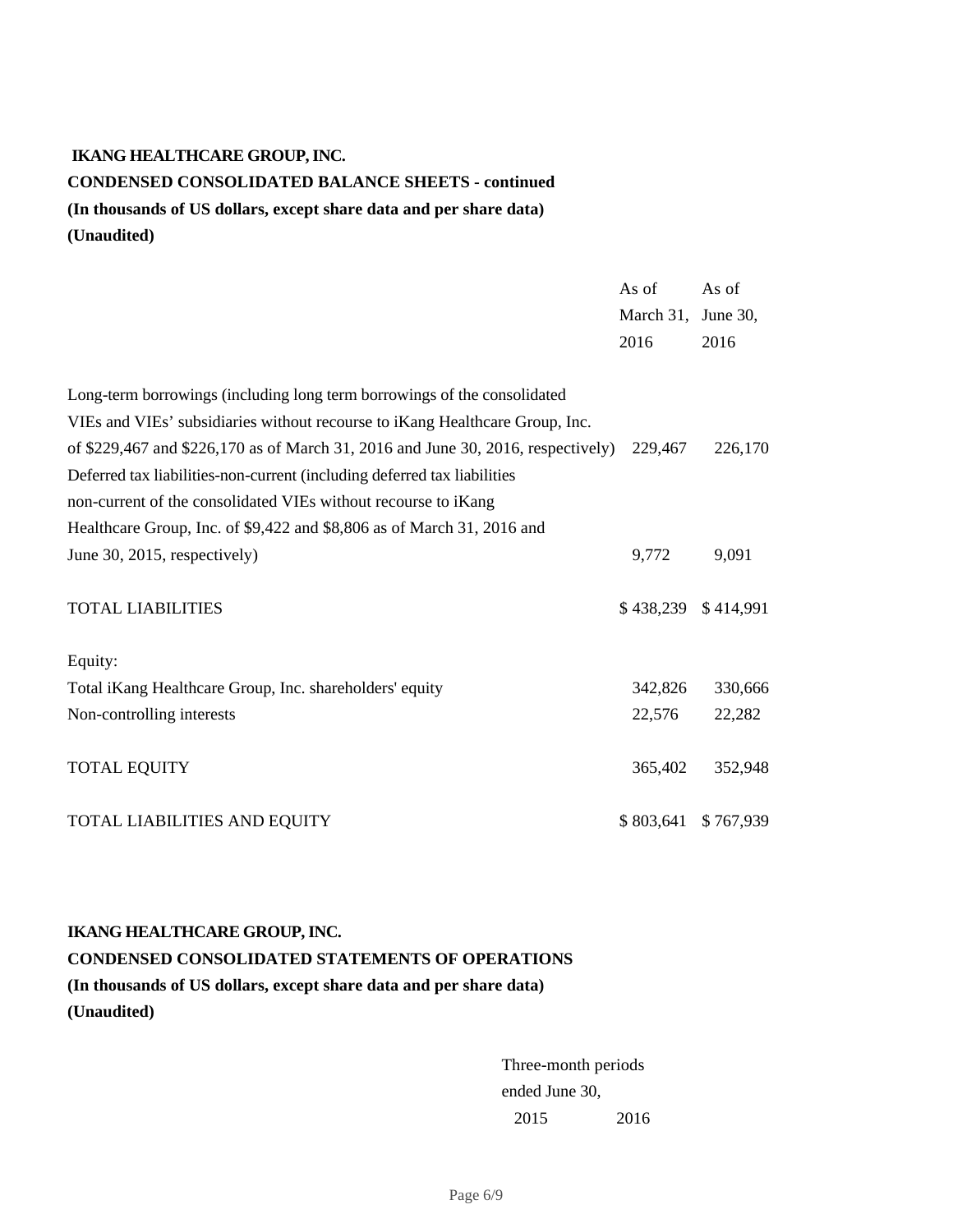| Net revenues                                                                                | \$86,297   | \$101,238              |   |
|---------------------------------------------------------------------------------------------|------------|------------------------|---|
| Cost of revenues                                                                            | 44,152     | 56,505                 |   |
| Gross profit                                                                                | \$42,145   | \$44,733               |   |
| Operating expenses:                                                                         |            |                        |   |
| Selling and marketing expenses                                                              | \$14,031   | \$18,301               |   |
| General and administrative expenses                                                         | 12,967     | 18,702                 |   |
| Research and development expenses                                                           | 717        | 884                    |   |
| Total operating expenses                                                                    | \$27,715   | \$37,887               |   |
| Income from operations                                                                      | \$14,430   | \$6,846                |   |
| Interest expenses                                                                           | (396)      | $)$ (3,281)            | ) |
| Interest income                                                                             | 186        | 376                    |   |
| Income before income tax expenses and gain from                                             |            |                        |   |
| equity method investments                                                                   | \$14,220   | \$3,941                |   |
| Income tax expenses                                                                         | 3,783      | 985                    |   |
| Loss from equity method investments                                                         |            | (1,037)                | ) |
| Net income                                                                                  | \$10,437   | \$1,919                |   |
| Less: Net loss attributable to non-controlling interests                                    | (225)      | (147)<br>$\mathcal{L}$ | ) |
| Net income attributable to iKang Healthcare Group, Inc.                                     | \$10,662   | \$2,066                |   |
| Net income attributable to common shareholders                                              |            |                        |   |
| of iKang Healthcare Group, Inc.                                                             | \$10,662   | \$2,066                |   |
| Net income per share attributable to common shareholders<br>of iKang Healthcare Group, Inc. |            |                        |   |
| <b>Basic</b>                                                                                | \$0.31     | \$0.06                 |   |
| Diluted                                                                                     | \$0.30     | \$0.06                 |   |
| Net income per ADS (one common share equals to two ADSs)                                    |            |                        |   |
| <b>Basic</b>                                                                                | \$0.16     | \$0.03                 |   |
| Diluted                                                                                     | \$0.15     | \$0.03                 |   |
| Weighted average shares used in calculating net income                                      |            |                        |   |
| per common share                                                                            |            |                        |   |
| <b>Basic</b>                                                                                | 34,361,539 | 33,955,067             |   |
| Diluted                                                                                     | 35,290,545 | 34,654,762             |   |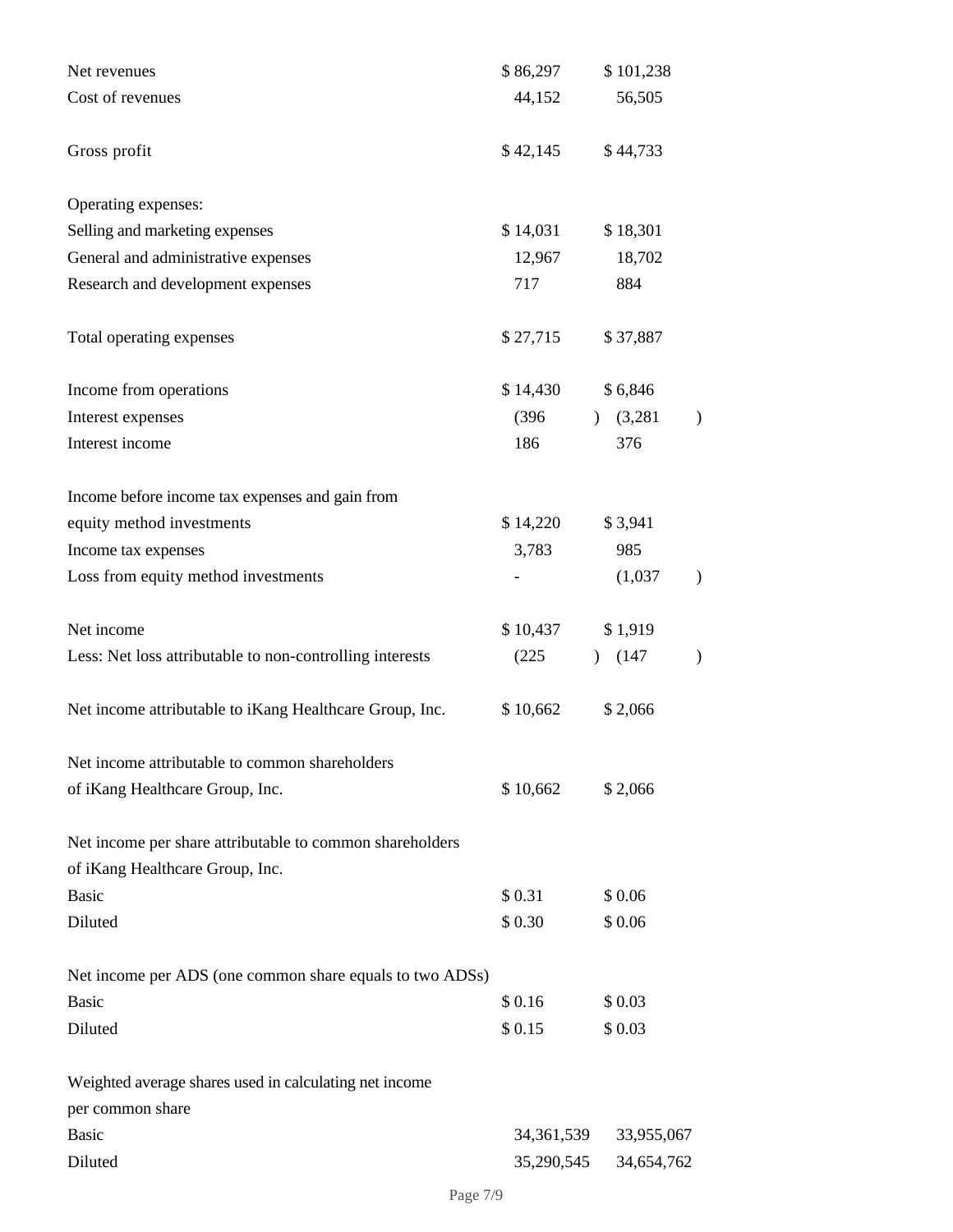# **IKANG HEALTHCARE GROUP, INC. RECONCILIATION OF GAAP AND NON-GAAP RESULTS (In thousands of US dollars, except share data and per share data)**

**(Unaudited)**

|                                                                   | Three-month periods |          |
|-------------------------------------------------------------------|---------------------|----------|
|                                                                   | ended June 30,      |          |
|                                                                   | 2015                | 2016     |
| Income from operations                                            | \$14,430            | \$6,846  |
| Add:                                                              |                     |          |
| Share-based compensation expenses                                 | 492                 | 484      |
| Non-GAAP operating income                                         | \$14,922            | \$7,330  |
| Net income attributable to iKang Healthcare Group, Inc.           | \$10,662            | \$ 2,066 |
| Add:                                                              |                     |          |
| Share-based compensation expenses                                 | 492                 | 484      |
| Non-GAAP net income                                               | \$11,154            | \$2,550  |
| Income from operations                                            | \$14,430            | \$6,846  |
| Add:                                                              |                     |          |
| Depreciation and amortization                                     | 6,776               | 8,647    |
| Share-based compensation expenses                                 | 492                 | 484      |
| Non-GAAP EBITDA                                                   | \$21,698            | \$15,977 |
| Non-GAAP net income attributable to common shareholders           |                     |          |
| of iKang Healthcare Group, Inc.                                   | \$11,154            | \$ 2,550 |
| Non-GAAP net income per share attributable to common shareholders |                     |          |
| of iKang Healthcare Group, Inc.                                   |                     |          |
| <b>Basic</b>                                                      | \$0.33              | \$0.08   |
| Diluted                                                           | \$0.32              | \$ 0.07  |
| Non-GAAP net income per ADS (one common share equals to two ADSs) |                     |          |
| <b>Basic</b>                                                      | \$0.16              | \$ 0.04  |